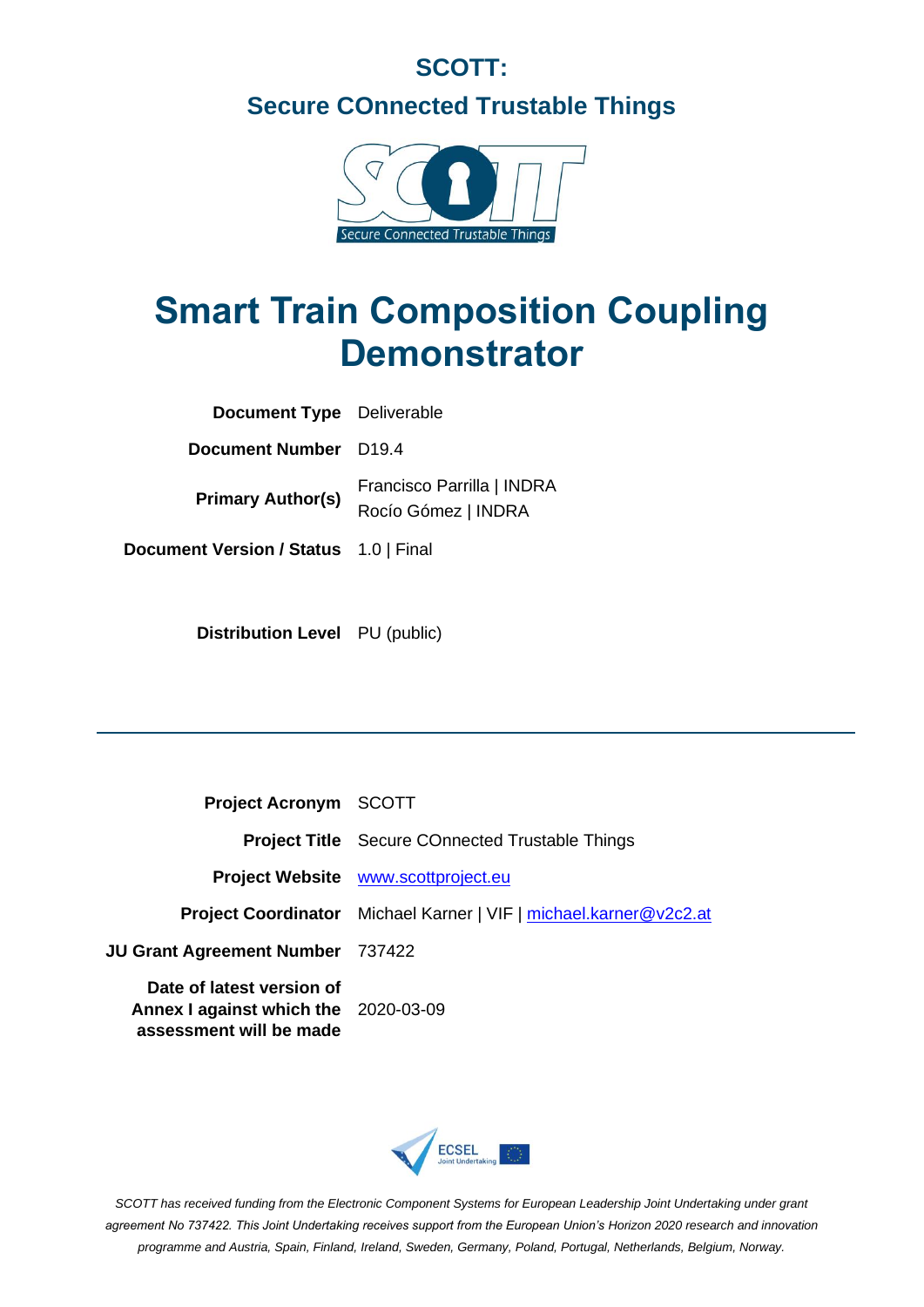# **CONTRIBUTORS**

| ∥ Name                      | <b>Organization</b> | <b>Name</b>               | Organization |
|-----------------------------|---------------------|---------------------------|--------------|
| Rocío Gómez                 | <b>INDRA</b>        | <b>Francisco Parrilla</b> | <b>INDRA</b> |
| Juan Carlos García          | ITI                 | David Todoli              | ITI          |
| <sup>®</sup> Jorge Portilla | UPM                 | <b>Martin Schiefer</b>    | <b>SAGOE</b> |

# **DOCUMENT HISTORY**

| <b>Revision Date</b> |            | <b>Author / Organization</b>               | <b>Description</b>               |
|----------------------|------------|--------------------------------------------|----------------------------------|
| 0.0                  | 2020-01-08 | Rocío Gómez / INDRA                        | Initial draft                    |
| 0.1                  | 2020-01-17 | Rocío Gómez / INDRA                        | ITI and SAGOE contribution added |
| 1.0                  | 2020-01-20 | Rocío Gómez, Francisco<br>Parrilla / INDRA | Internal review                  |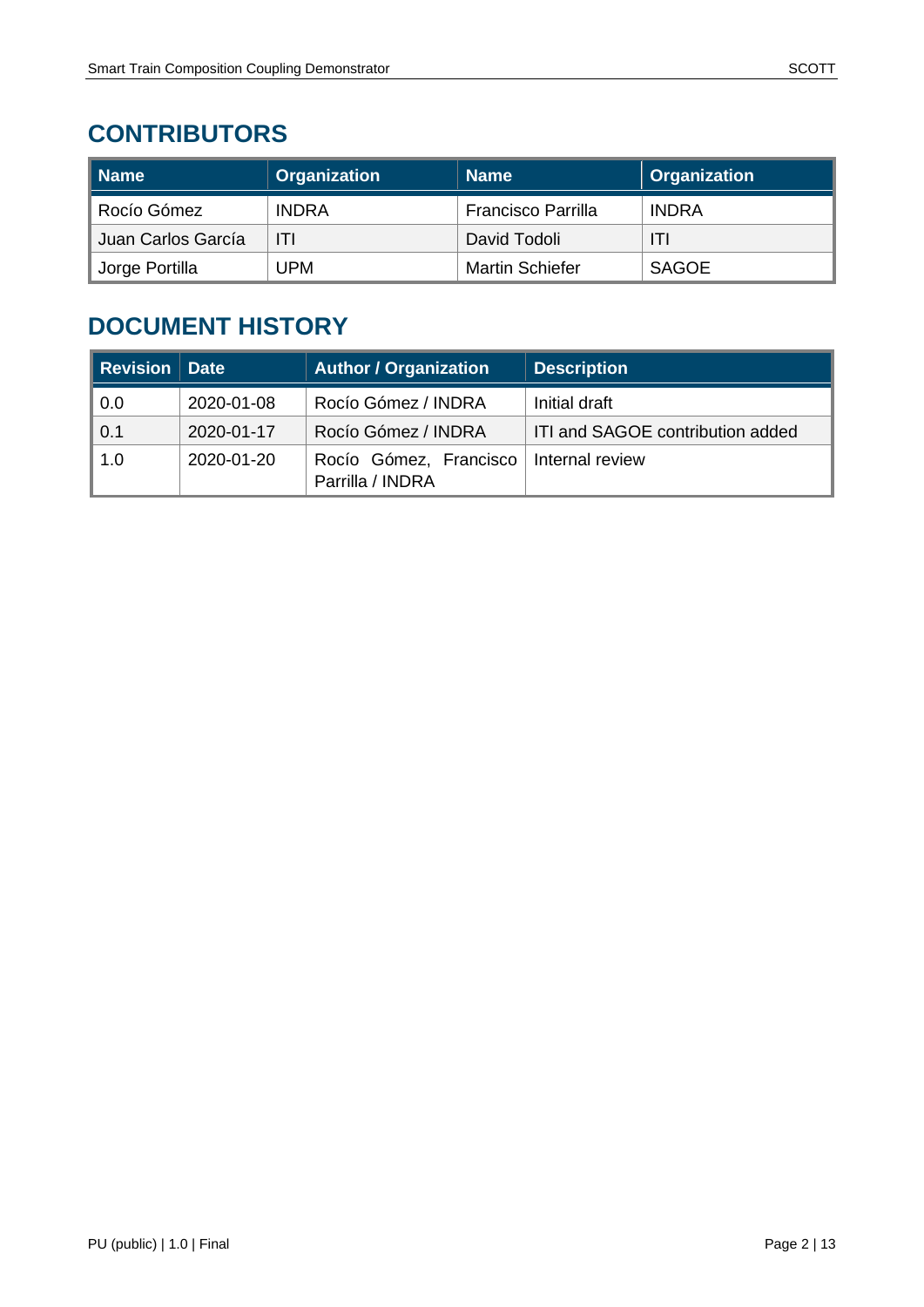# **TABLE OF CONTENTS**

#### **A. [ABBREVIATIONS AND DEFINITIONS](#page-12-0) 13**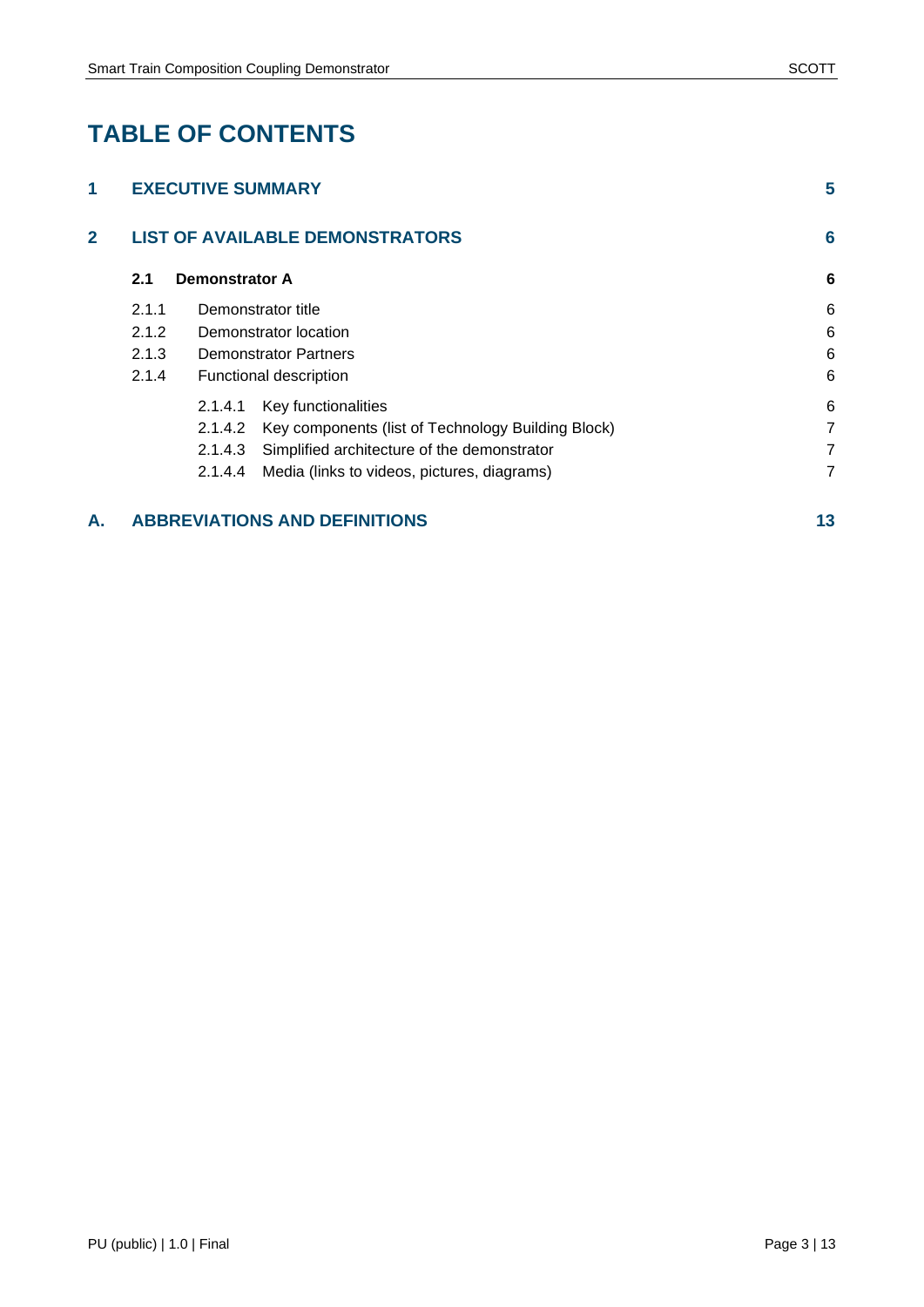# **LIST OF FIGURES**

| Figure 3: Locations Track and route between them on satellite picture of the area 7 |  |
|-------------------------------------------------------------------------------------|--|
|                                                                                     |  |
|                                                                                     |  |
|                                                                                     |  |
|                                                                                     |  |
|                                                                                     |  |
|                                                                                     |  |
|                                                                                     |  |
|                                                                                     |  |
|                                                                                     |  |
|                                                                                     |  |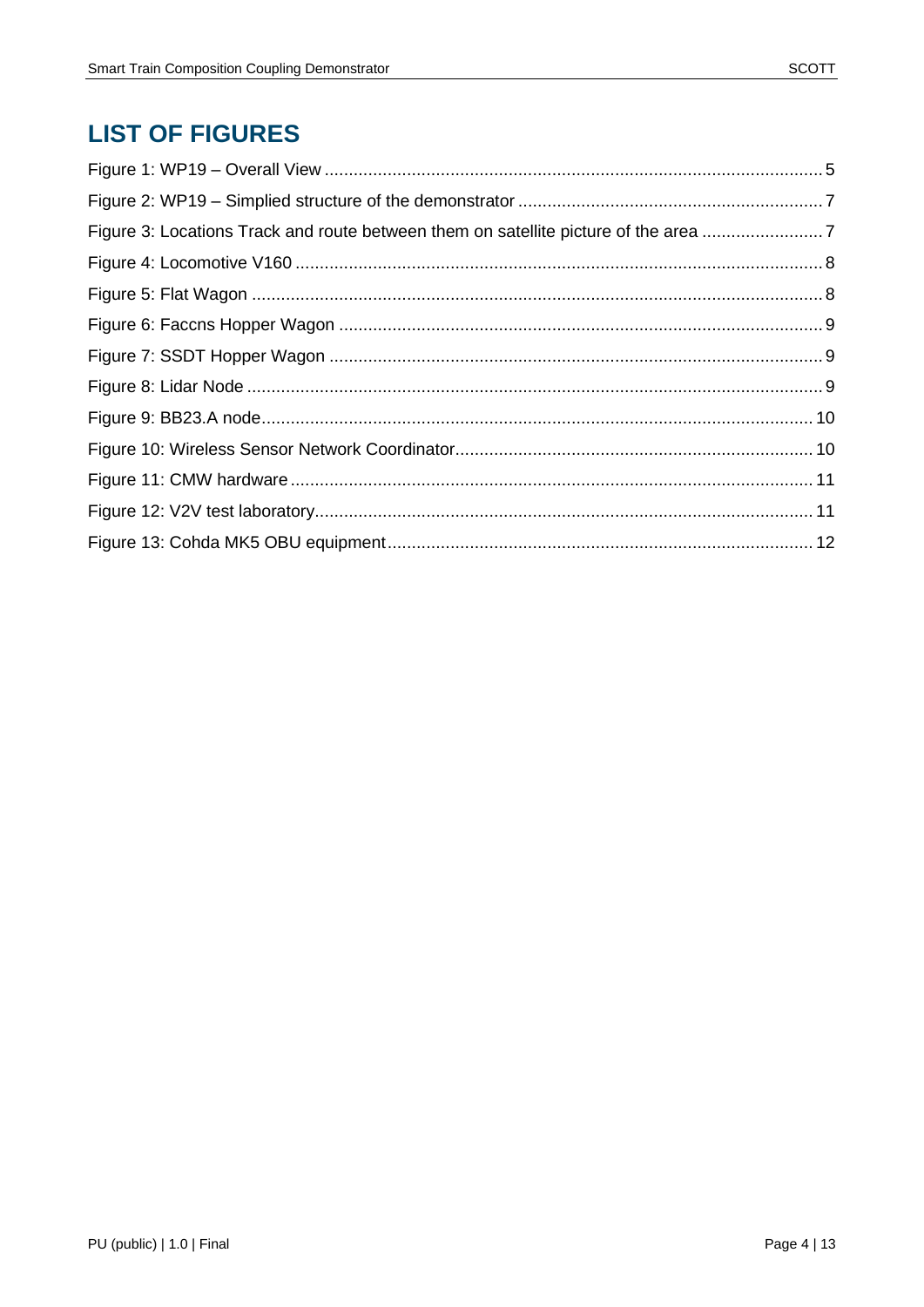# <span id="page-4-0"></span>**1 EXECUTIVE SUMMARY**

The currently coupling system available at the railway industry is based on a mechanical and physical joint between two or more compositions. The problem of this system is the need of time without operation for the works and the slow manoeuvres, with On Track operator to assist the operation. The consequences of these disadvantages are the inefficiency of the rolling stock services, due to the need of facilities such as station or shunting yard for the movement, and less workers safety.

The virtual coupling developed in the WP19 ensures a safety manoeuvre avoiding the physical joint between the trains but with one of the train assuming the control of both compositions, without the need of the operators between both compositions and the possible risks of the manoeuvres. In addition, the virtual coupling phase can be deployed when both compositions are in movement, using part of the route for the coupling with a normal operating speed. With this system, which uses the wireless communications between trains for the manoeuvres, the need of a specified facility for the joining is suppressed and also the time penalty of the slow manoeuvres.



**Figure 1: WP19 – Overall View**

<span id="page-4-1"></span>Key words: virtual coupling, smart train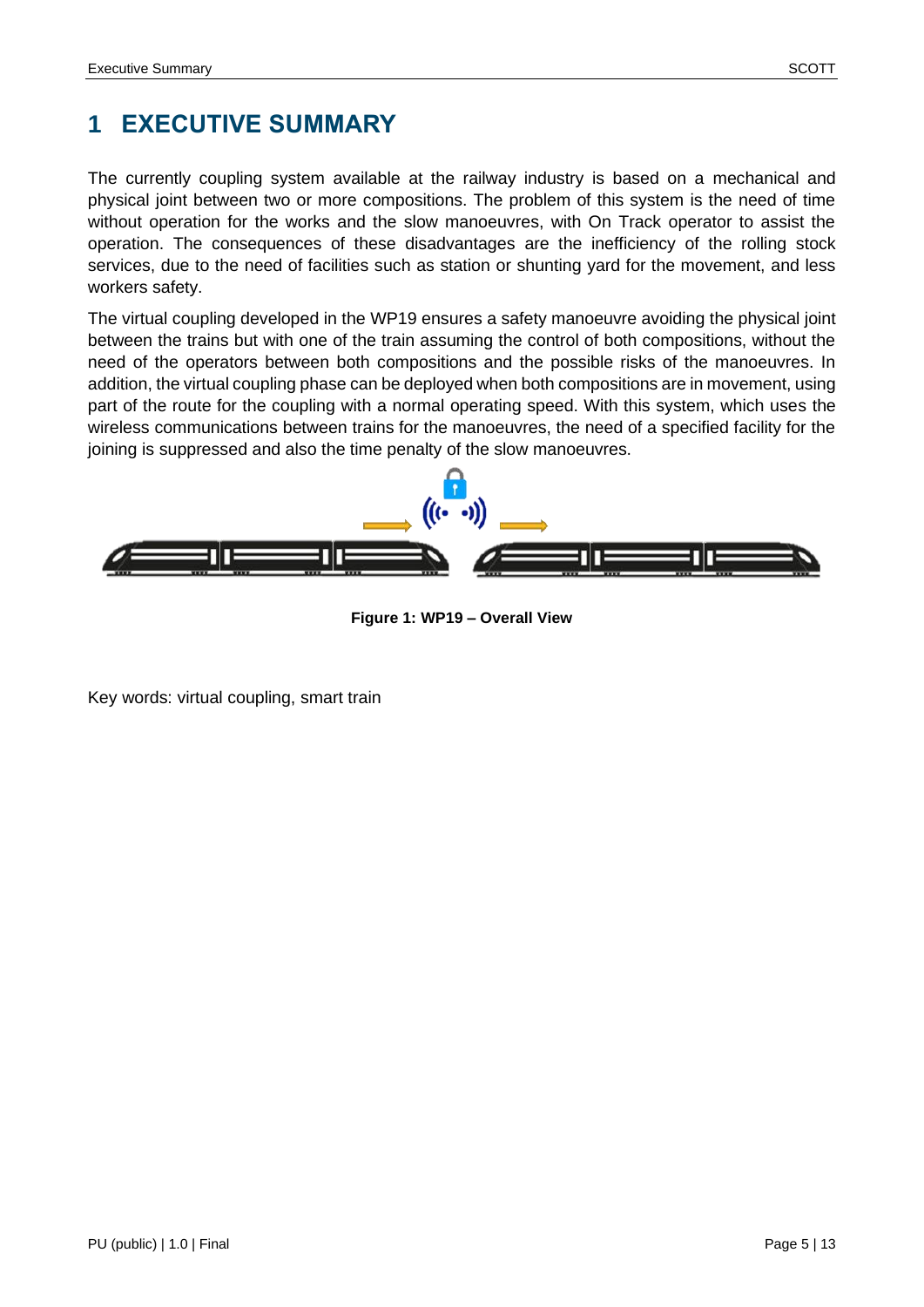### <span id="page-5-1"></span><span id="page-5-0"></span>**2.1 Demonstrator A**

#### <span id="page-5-2"></span>**2.1.1 Demonstrator title**

Smart Train Composition Coupling.

### <span id="page-5-3"></span>**2.1.2 Demonstrator location**

The scenario considered is Havelländische Eisenbahn AG (HVLE), located near Berlin in Germany. For this scenario, it will be used the location known as "Location 1".

The location 1 is placed near to Elstal station and the length is 3 kilometres. The movements will be carried out from Location 1A to Location 1B approximately, which are indicated below.

- Location 1A
	- o Location: 52°32'51.83"N, 12°59'14.92"E
- Location 1B
	- o Location: 52°32'43.00"N; 13° 1'54.73"E

### <span id="page-5-4"></span>**2.1.3 Demonstrator Partners**

Following, the participating partners in this demonstrator are enumerated:

- Indra Sistemas S.A. (INDRA)
- Instituto Técnologico de Informática (ITI)
- Mondragon Unibersitatea (MGEP)
- Universidad Politécnica de Madrid (UPM)

### <span id="page-5-5"></span>**2.1.4 Functional description**

### <span id="page-5-6"></span>**2.1.4.1 Key functionalities**

The "*Smart Train Composition Coupling*" demonstrator aims to evaluate the properly management and control of multiple compositions via remote control form only one of them. The key functionalities of the demonstrator includes:

- Collect and report positioning information from the wireless sensor network:
	- o Speed that represents the current speed reported by the GPS.
	- o GPS location that represents the current GPS position of the train.
	- $\circ$  Kilometre Point (KP) that indicates the current KP in which the train is at the moment.
- Collect and report proximity information from the wireless sensor network:
	- o Distance
- Secure wireless communications Vehicle-to-Vehicle (V2V)
- Handle safety decisions and procedures for the coupling and uncoupling manoeuvres.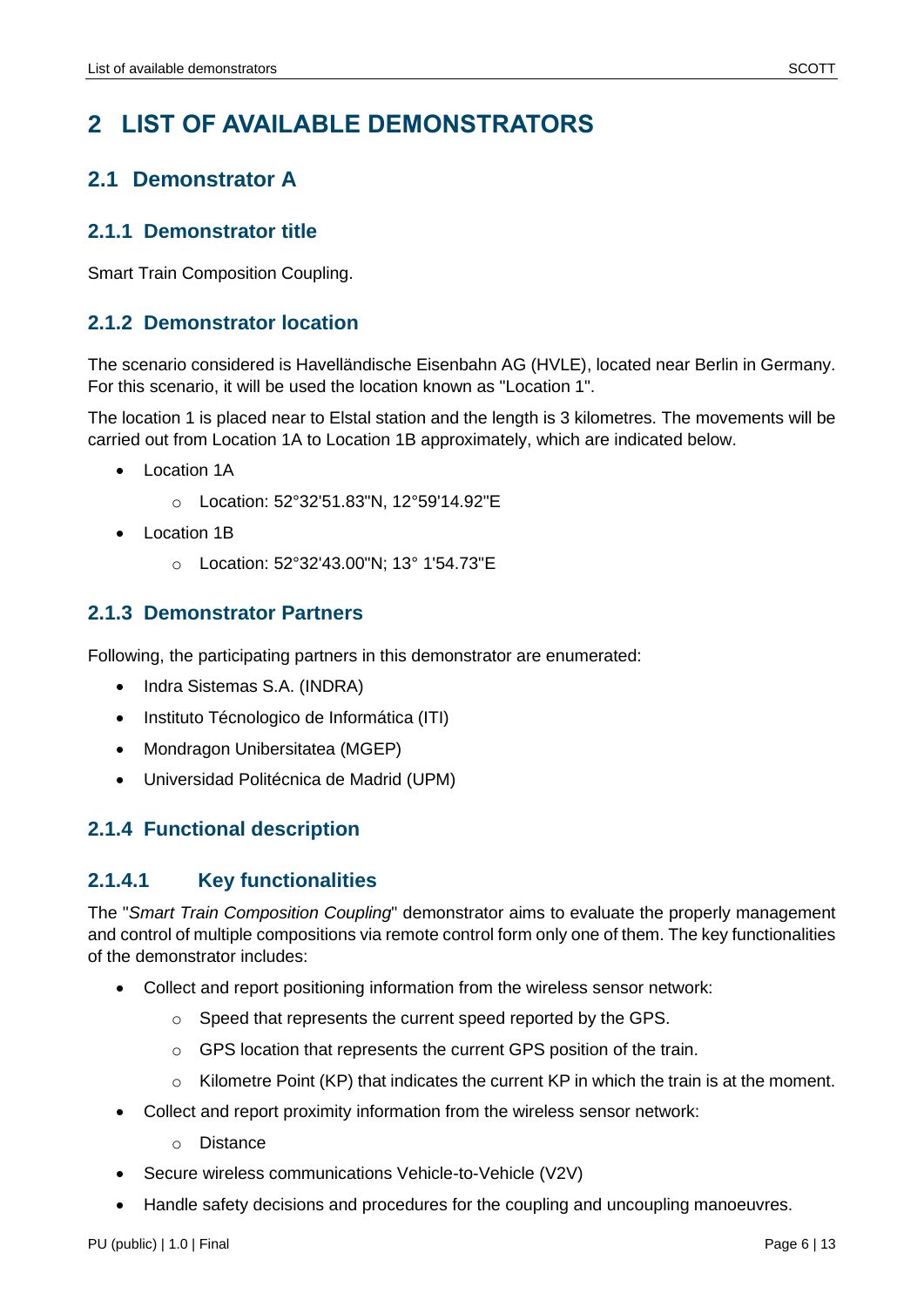• Monitor and establish communication between the train composition and the train driver.

#### <span id="page-6-0"></span>**2.1.4.2 Key components (list of Technology Building Block)**

The following Building Blocks (BB) are involved in the WP19 demonstrator:

- BB23.A "*Dependable Wireless Sensor Network with enhanced energy, robustness and QoS trade-off*"
- BB23.J "*Reliable Wireless Multi-hop Communications*"
- BB23.K "*Reliable Wireless PHY and MAC*"
- BB23.Q "*Towards a Safe Virtual Coupling*"
- BB26.A "*Autonomous Wireless Network*"

#### <span id="page-6-1"></span>**2.1.4.3 Simplified architecture of the demonstrator**

A simplified structure for the WP19 demonstrator is shown in the figure below.



**Figure 2: WP19 – Simplied structure of the demonstrator**

### <span id="page-6-3"></span><span id="page-6-2"></span>**2.1.4.4 Media (links to videos, pictures, diagrams)**

#### **2.1.4.4.1 Location**

The following figure shows the different locations that are considered for the WP18, WP19 and WP20 demonstrators. Although, for this demonstrator is only considered from the location 1A to location 1B.

<span id="page-6-4"></span>

**Figure 3: Locations Track and route between them on satellite picture of the area**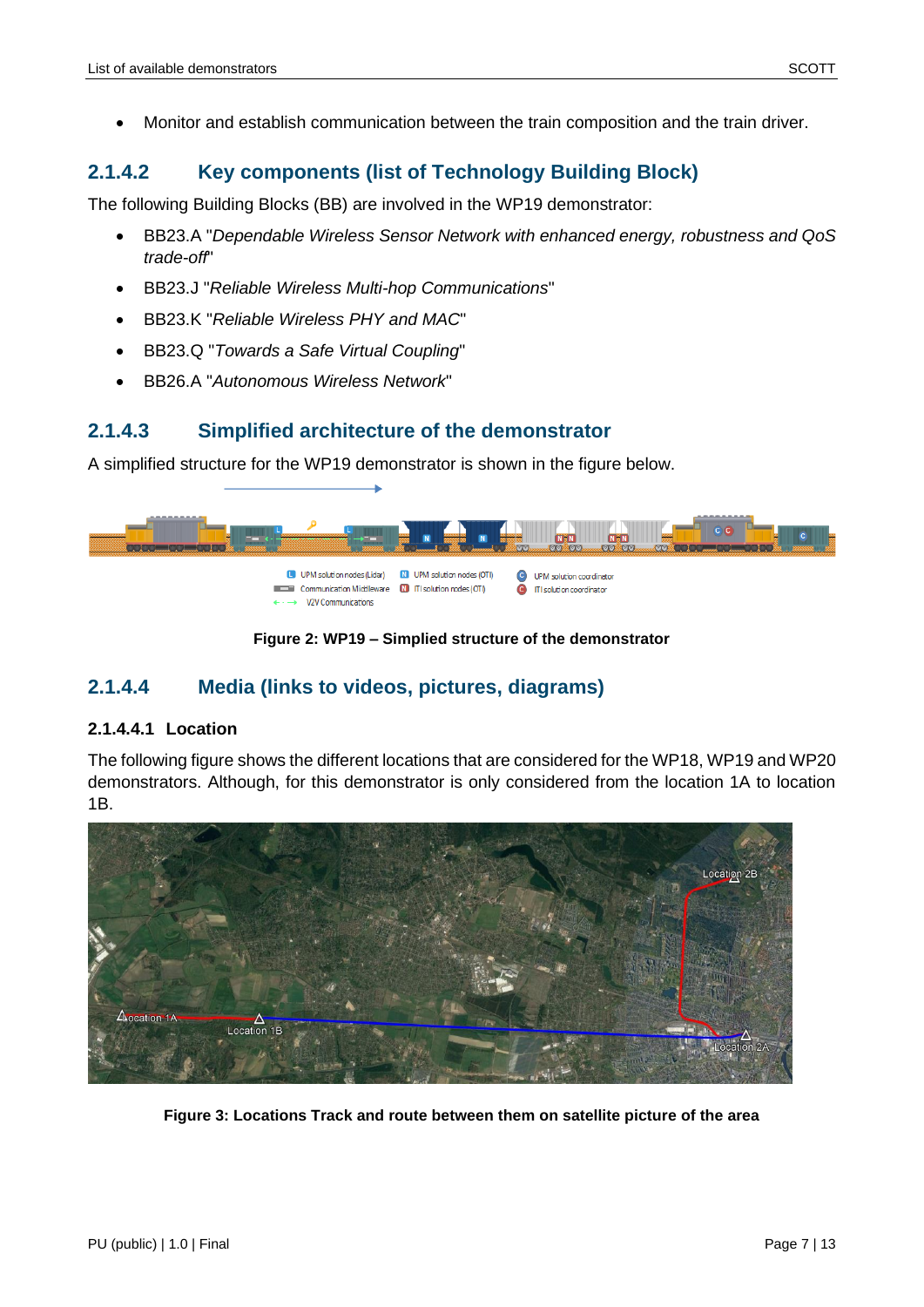#### **2.1.4.4.2 Rolling Stock**

The rolling stock chosen for the demonstrator is shown in the pictures below. It is distinguished between the traction and the wagons.

The locomotive V160 has been selected for the tests due to the bidirectional capabilities that are useful for the WP19 demonstrator.



**Figure 4: Locomotive V160**

<span id="page-7-0"></span>Concerning the composition for the demonstrator, there are two different wagons required. One the one hand, it is necessary a flat wagon (See [Figure 5\)](#page-7-1) to install a cage with all the equipment for the communications.



**Figure 5: Flat Wagon**

<span id="page-7-1"></span>On the other hand, the wireless sensor networks will installed on two types of wagons: White Hopper (See [Figure 6\)](#page-8-0) and Super Self Discharging Train (SSDT) (See [Figure 7\)](#page-8-1)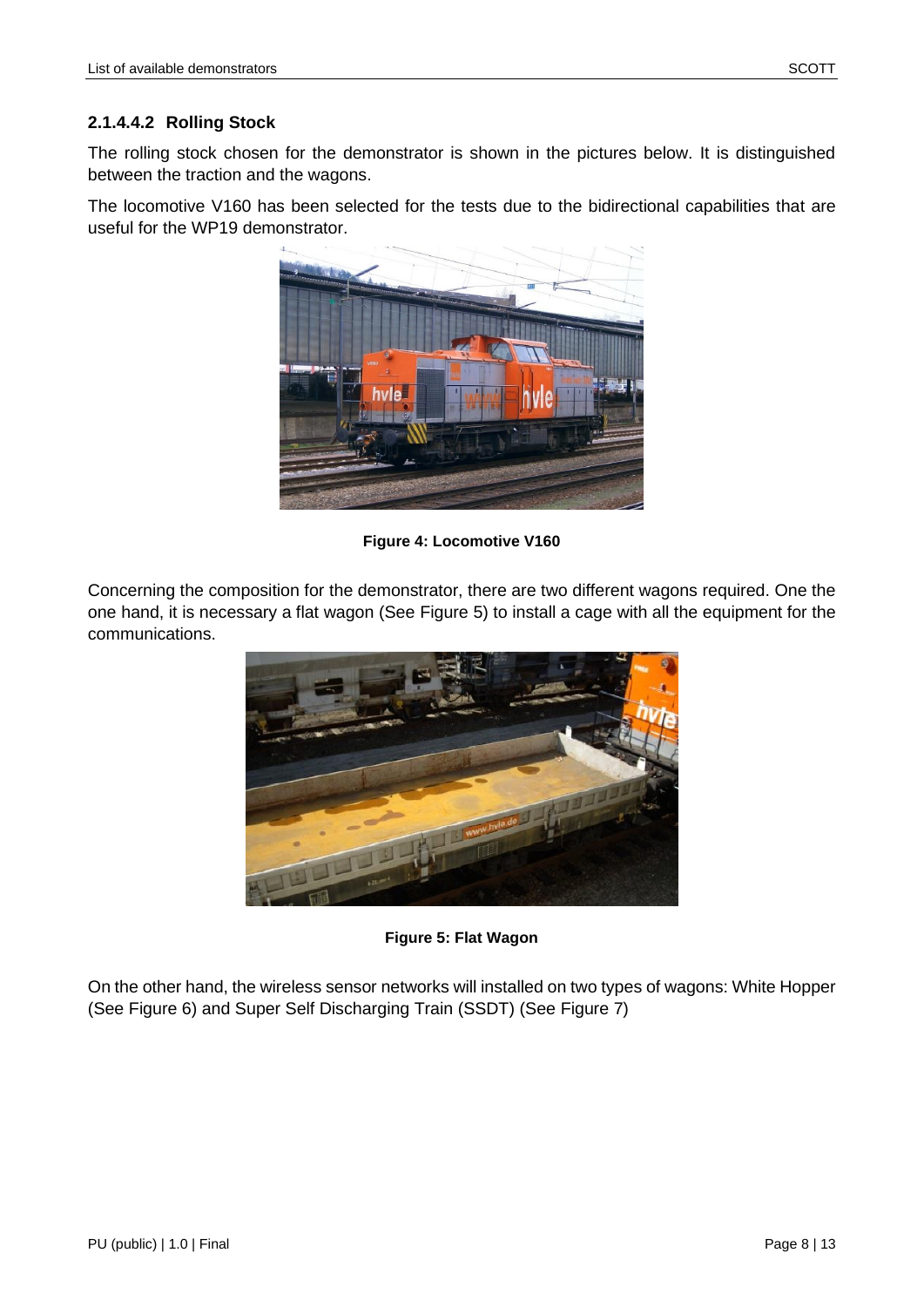

**Figure 6: Faccns Hopper Wagon**

<span id="page-8-0"></span>

**Figure 7: SSDT Hopper Wagon**

### <span id="page-8-1"></span>**2.1.4.4.3 Wireless Sensor Network**

In order to calculate the distance between trains, the LIDAR technology has been developed. The sensor is shown in the figure below.



**Figure 8: Lidar Node**

<span id="page-8-2"></span>The properly operation of the Lidar for the virtual coupling manoeuvres is explained in a video that is available at the AVL platform.

[https://projects.avl.com/16/0094/WP19/Documents/04\\_Documents/WP19\\_BB23.I\\_Test\\_lidar\\_dista](https://projects.avl.com/16/0094/WP19/Documents/04_Documents/WP19_BB23.I_Test_lidar_distance_VC.avi) [nce\\_VC.avi](https://projects.avl.com/16/0094/WP19/Documents/04_Documents/WP19_BB23.I_Test_lidar_distance_VC.avi)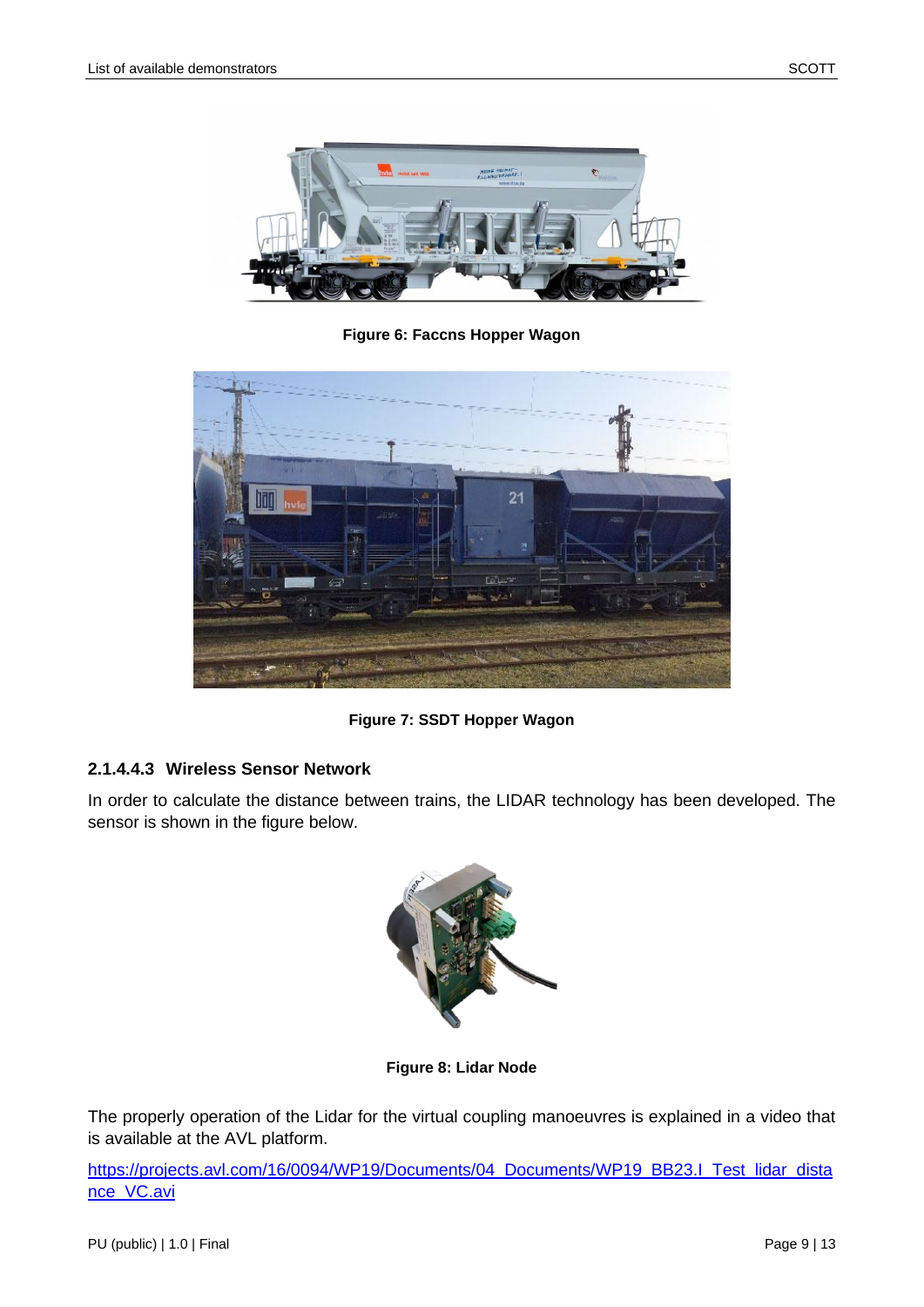In addition, in each wagon will installed wireless sensor nodes (See [Figure 9\)](#page-9-0) for collect information about the position.



**Figure 9: BB23.A node**

#### <span id="page-9-0"></span>**2.1.4.4.4 Wireless Sensor Network Coordinator**

The entity in charge of collect all the information gathered by the sensors and send it to the communication middleware is the wireless sensor network coordinator.

In [Figure 10](#page-9-1) is shown the WSN coordinator provided by ITI.



**Figure 10: Wireless Sensor Network Coordinator**

#### <span id="page-9-1"></span>**2.1.4.4.5 Communication MiddleWare**

The hardware used for handle application messaging, formatting and representation is shown in the figure below. In order to perform the coupling manoeuvre, each train has to be equipped with one communication middleware.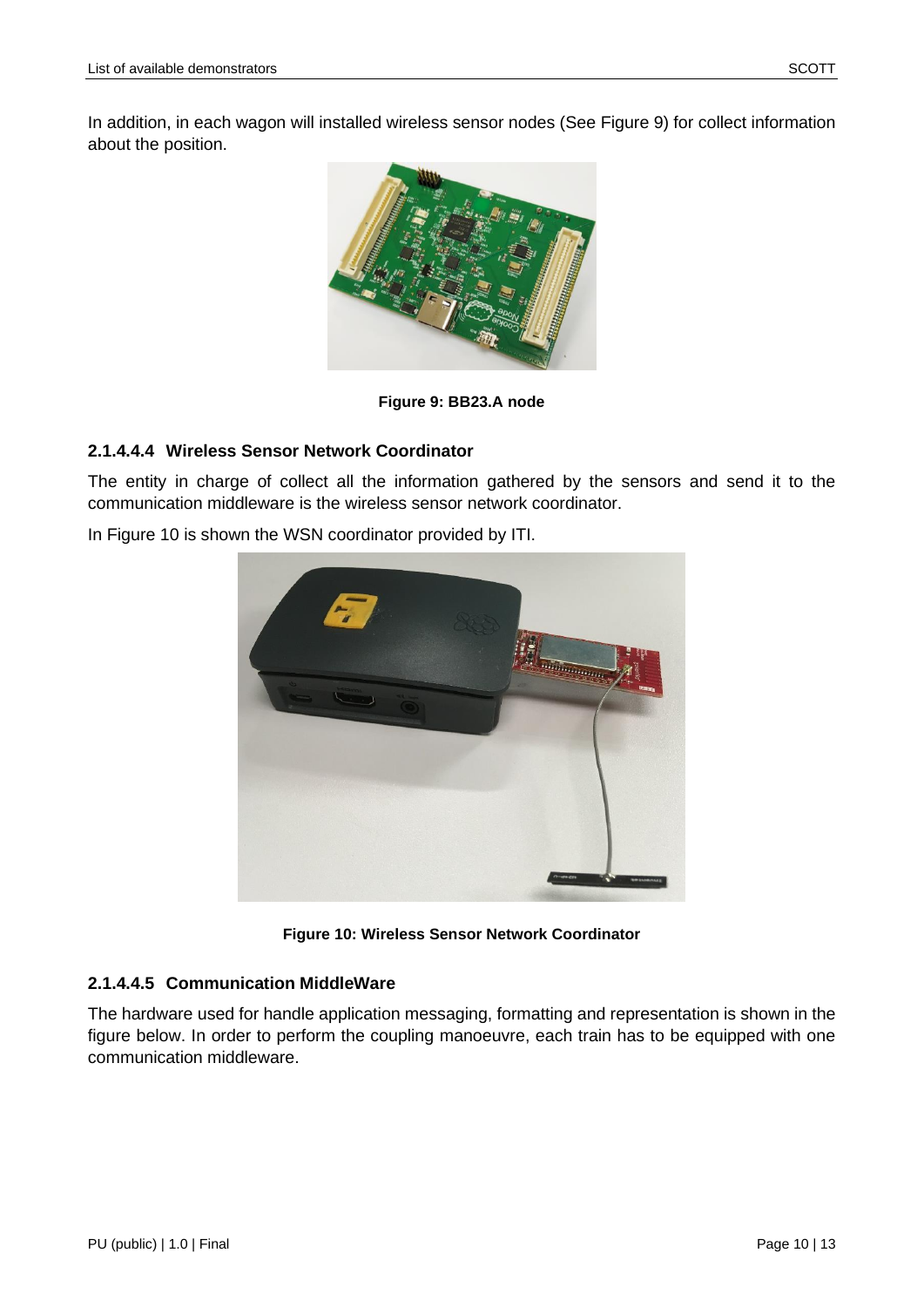

**Figure 11: CMW hardware**

#### <span id="page-10-0"></span>**2.1.4.4.6 Communications**

For the wireless communications between trains (V2V), there have been developed two solutions. On the one hand, is the commercial solution that has been tested before at Indra facilities in Madrid.



**Figure 12: V2V test laboratory**

<span id="page-10-1"></span>On the other hand, is the solution performed within BB23.K "*Reliable Wireless PHY and MAC*" in order to enhance the reliability of the wireless connectivity in railway scenarios.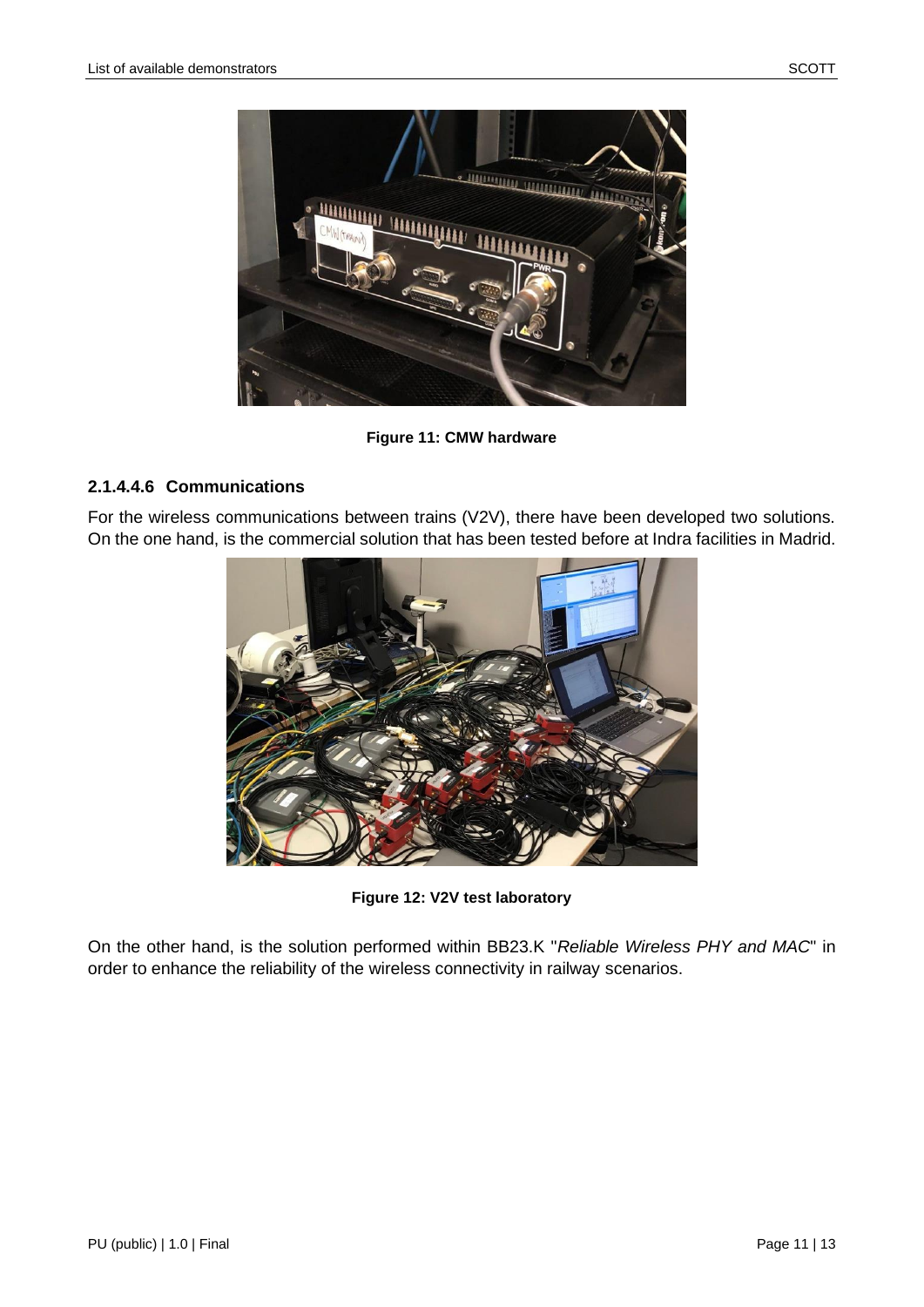<span id="page-11-0"></span>

Figure 13: Cohda MK5 OBU equipment